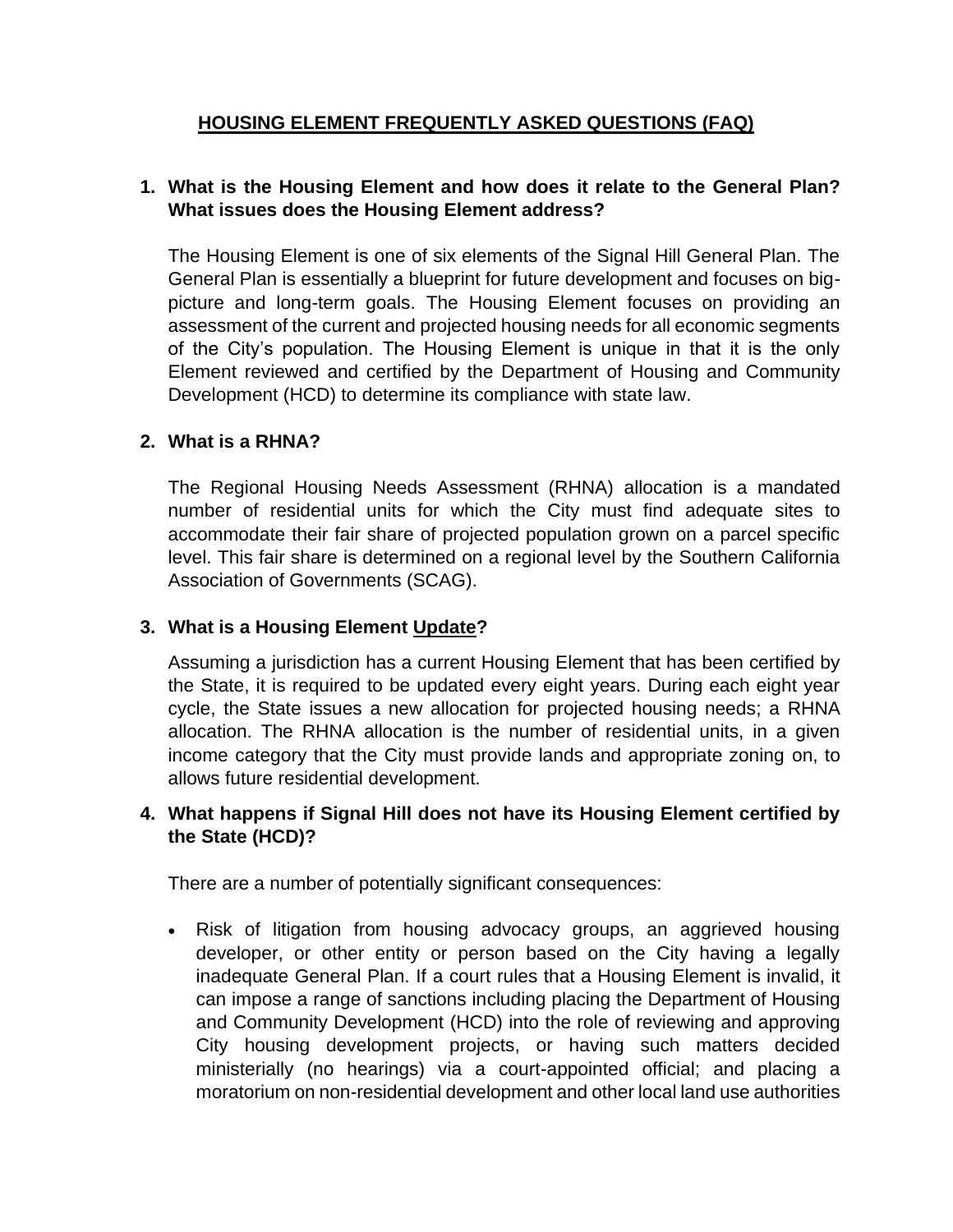until the Housing Element is brought into compliance. Furthermore, the jurisdiction is responsible for paying the litigant's attorney fees. Settlement agreements between the parties often include stipulations for mandatory rezoning and affordable housing production requirements.

- State housing and related parks and infrastructure grant and loan funds typically require verification of Housing Element compliance for eligibility, so failure to secure an HCD certification can result in a loss of funding.
- If a jurisdiction's prior Housing Element failed to identify adequate sites to address the RHNA, this unmet RHNA carries over to the next Housing Element, rendering HCD compliance in future housing element cycles tremendously challenging.
- AB 72 now expands HCDs enforcement authority to refer non-compliant jurisdictions to the State Attorney General's Office for litigation.

# **5. What is Signal Hill's RHNA?**

The State mandated RHNA for the City of Signal Hill is 517 units, distributed among the following income categories:

| <b>Income Level</b>           | 6th Cycle<br><b>RHNA/Units</b> | <b>Percent of</b><br><b>Total</b><br><b>Allocation</b> |
|-------------------------------|--------------------------------|--------------------------------------------------------|
| <b>Extremely and Very Low</b> | 161                            | 31.1%                                                  |
| Low                           | 78                             | 15.2%                                                  |
| Moderate                      | 90                             | 17.4%                                                  |
| Above Moderate                | 188                            | 36.3%                                                  |
| Total:                        | 517                            | 100.0%                                                 |

## **6. How is Signal Hill intending to meet their RHNA?**

The City made multiple efforts to identify adequate housing sites, such as:

- A review of State and Federal guidelines for financing tax credits was conducted;
- A Community survey and multiple outreach methods were used to engage and receive comments from the public; and
- Citywide surveys of all known available sites were conducted; and
- Property and business owners were engaged.

Four sites were selected to accommodate the 6<sup>th</sup> Cycle Housing Element RHNA plus a minimum of 15% surplus units in each of the income categories.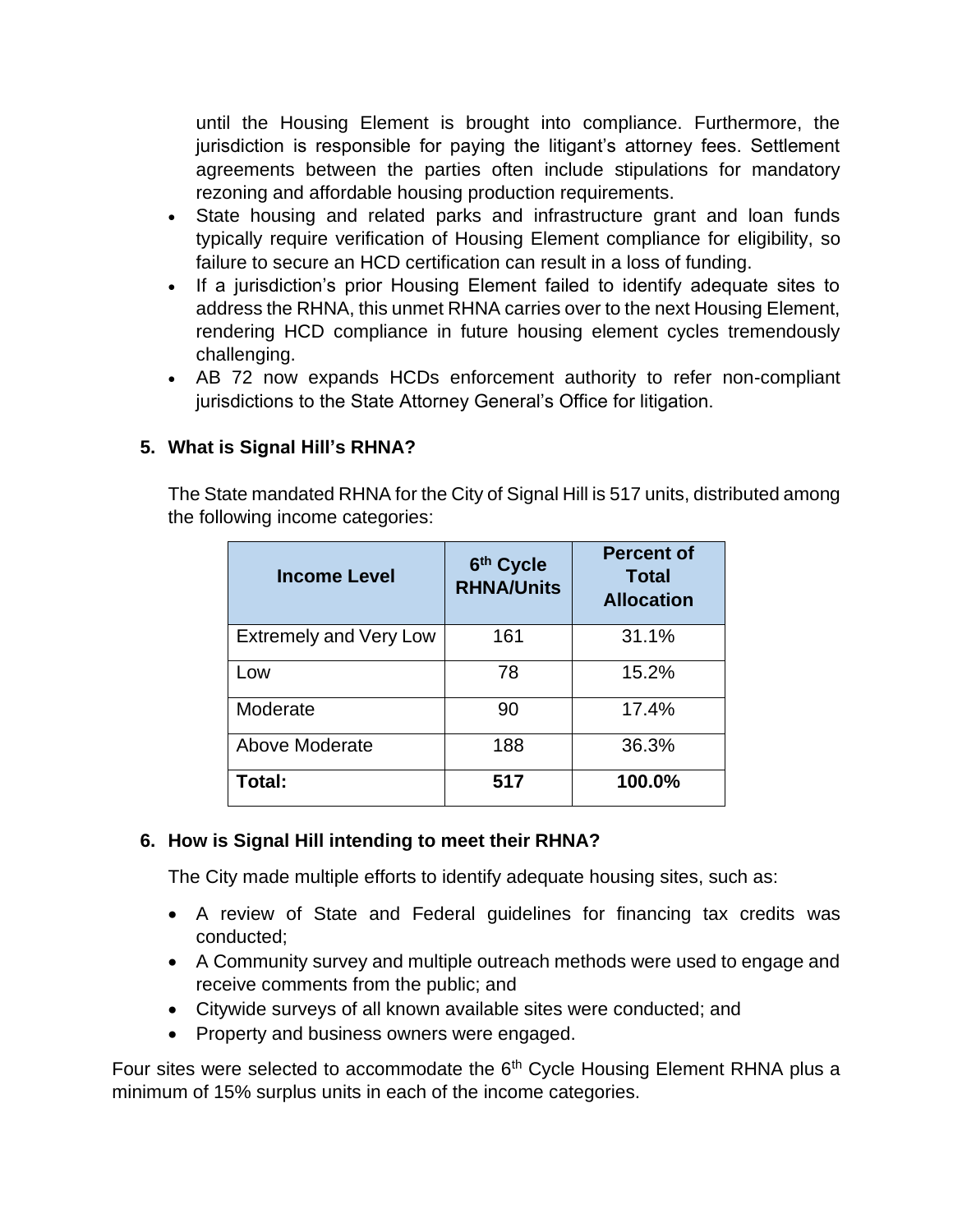These sites are known as Orange Bluff, Walnut Bluff, Town Center Northwest and Heritage Square and are identified as 1 through 4 in the image below:

**Inventory Site Map** 



## **7. What are the consequences if a City falls short of its RHNA goals?**

The City's RHNA represents a planning target and is not a building quota. However, the City must provide sufficient sites, which are realistic and probable for housing development within the prescribed timeframe, and the City cannot impose constraints to development. If the City falls short of its RHNA goals, the City can be penalized. For example, in jurisdictions that did not permit enough housing consistent with RHNA goals for the current (5th Cycle) planning period, residential projects that meet certain conditions may proceed under a streamlined approval process with no public hearings, meaning a loss local control and public input.

## **8. What is considered "Affordable Housing"?**

"Affordable housing cost" for lower-income households is defined in State law as not more than 30 percent of gross household income with variations (Health and